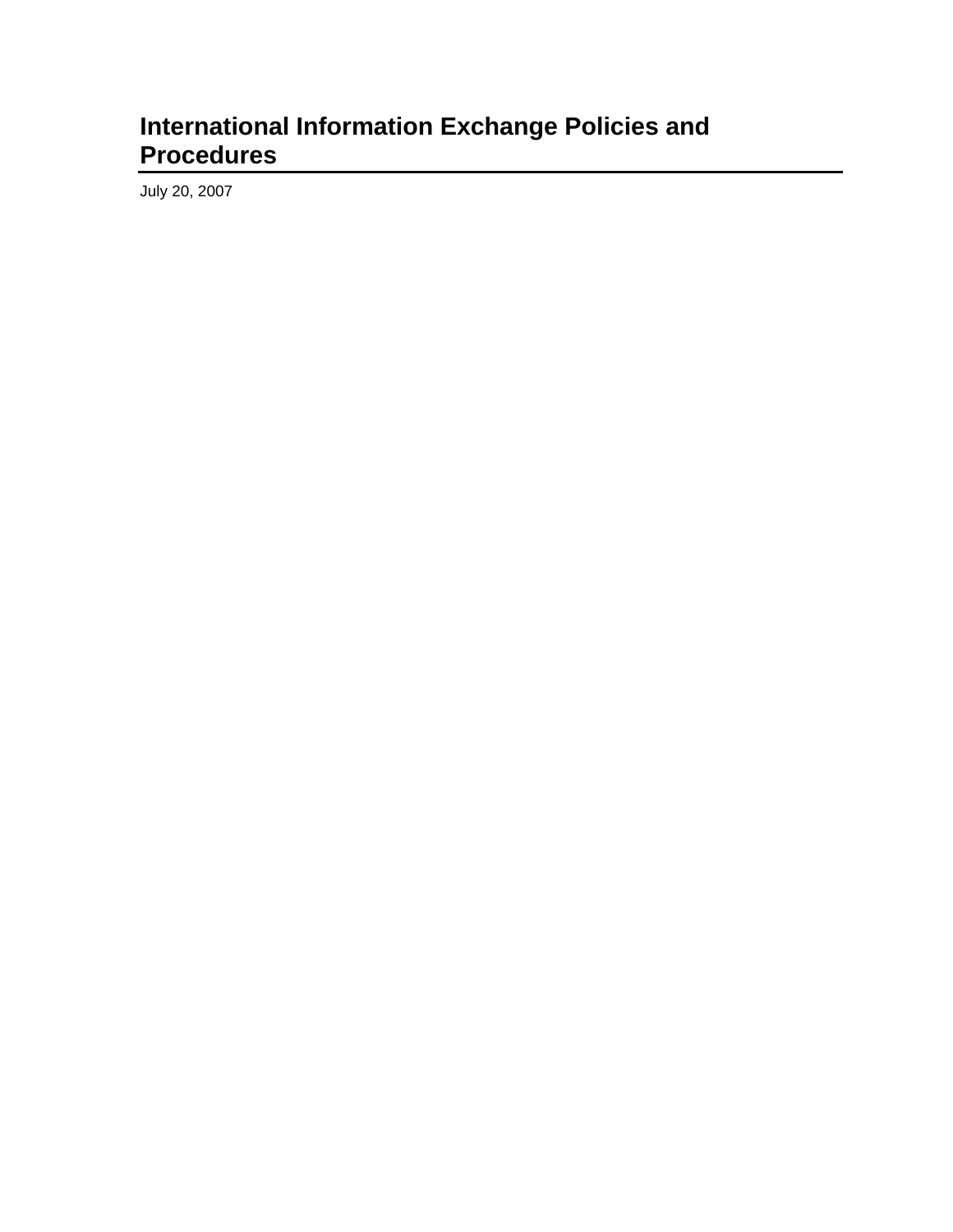# **Table of Contents**

| 1.                                                                            |                                                                                    |  |
|-------------------------------------------------------------------------------|------------------------------------------------------------------------------------|--|
| 1.1.<br>1.2.<br>1.3.<br>1.4.<br>1.5.<br>1.6.<br>1.7.                          |                                                                                    |  |
| 2.                                                                            | UNITED STATES EMBARGO AND ECONOMIC SANCTIONS PROGRAMS COMPLIANCE  3                |  |
| 2.1.<br>2.2.<br>2.3.<br>2.4.<br>2.5.<br>2.6.<br>2.7.<br>2.8.                  | Restriction on Prohibited Services and Transactions with Prohibited Parties 5      |  |
| 3 <sub>1</sub>                                                                |                                                                                    |  |
| 3.1.<br>3.2.<br>3.3.<br>3.4.<br>3.5.<br>3.6.<br>3.7.<br>3.8.<br>3.9.<br>3.10. | Classified Information and Information Subject to Other Government Restrictions  9 |  |
| 3.11.<br>3.12.<br>3.13.                                                       |                                                                                    |  |
|                                                                               |                                                                                    |  |
|                                                                               |                                                                                    |  |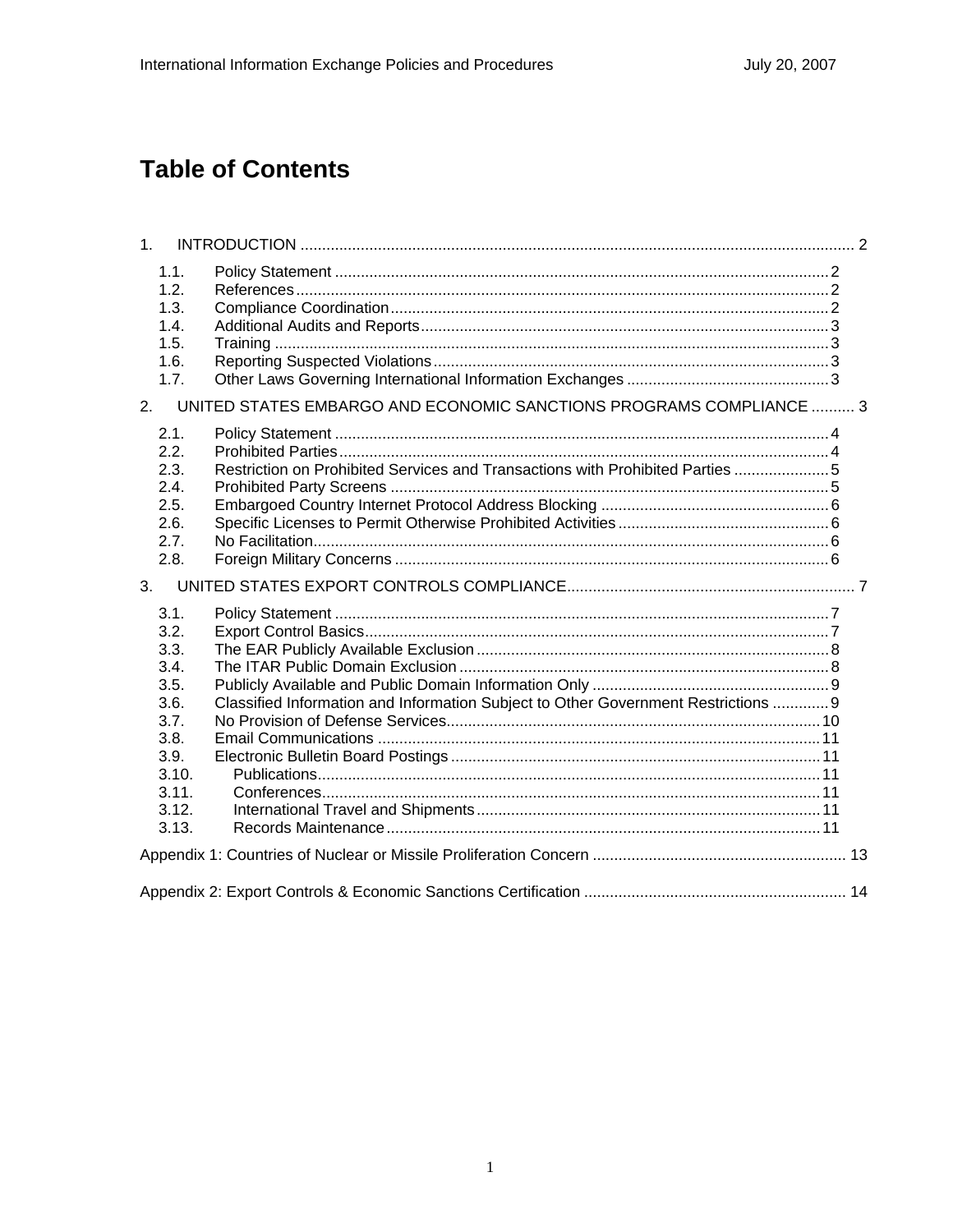### **1. INTRODUCTION**

VITA is a United States non-profit corporation that provides its members with the ability to develop and promote open technology standards. Subject to limitations imposed by United States law as described below, VITA membership is open to all persons worldwide and VITA employees, agents, and members who may be engaged in various international information exchanges.

United States laws, which facilitate global security and promote United States foreign policy, govern many types of international information exchanges and the provision of services related thereto. These laws concern embargoes, economic sanctions, and restrictions on the export of certain United States technology to foreign persons, entities, and governments.

### **1.1. Policy Statement**

As technology and the world around us grow more complex, so do legal and ethical obligations. Nevertheless, every organization must be guided by a clear understanding of legal requirements and ethical principles. Thus, while it remains an international organization, VITA is committed to compliance with United States and international laws and has adopted the following International Information Exchange Policies and Procedures (VITA's "IIEPP") to guide its employee, agent, and member conduct in international information exchanges.

### **1.2. References**

Antiterrorism and Effective Death Penalty Act of 1996, Public Law 104-132, 110 Stat. 1214-1319; Arms Export Control Act, 22 U.S.C. §§ 2771 to 2781; Export Administration Act, 50 U.S.C. §§ 2401 to 2420; International Emergency Economic Powers Act, 50 U.S.C. §§ 1701 to 1706; Trading with the Enemy Act, 50 U.S.C. §§ 1 to 44; United Nations Participation Act, 22 U.S.C. §§ 287 to 287l; Export Administration Regulations, 15 C.F.R. §§ 730.1 to 730.10; Foreign Assets Control Regulations, 31 C.F.R. § 501 to 598; International Traffic in Arms Regulations, 22 C.F.R. §§ 120.1 to 120.29; U.S. Defense Security Service National Industrial Security Program Operating Manual.

### **1.3. Compliance Coordination**

VITA's international information exchange compliance efforts are coordinated through VITA's Technical Director, who is responsible for:

- A. Rendering yearly reports to the Board of Directors regarding VITA compliance with United States laws and regulations governing foreign information exchanges.
- B. Reporting known or suspected violations of United States laws and regulations governing foreign information exchanges to the Board of Directors.
- C. In conjunction with General Counsel, overseeing the coordination of VITA's responses to regulatory agency investigatory requests.
- D. In conjunction with General Counsel, ensuring that VITA's IIEPP is kept up to date with any changes in the law.
- E. Monitoring the effectiveness of VITA's IIEPP.
- F. Coordinating periodic internal audits of VITA's IIEPP.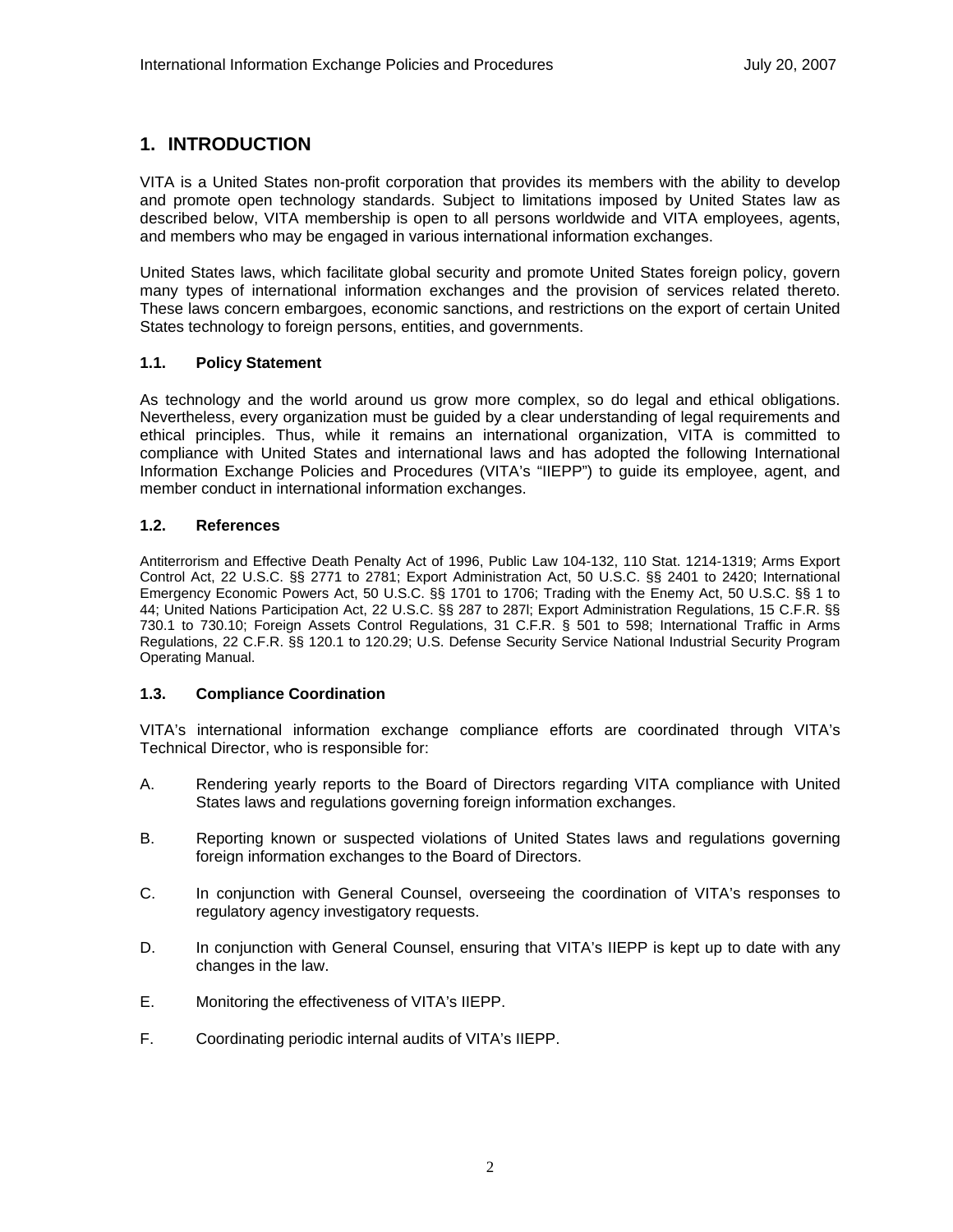### **1.4. Additional Audits and Reports**

In addition to regular audits to be performed by the Technical Director, VITA's Executive Director and General Counsel may conduct audits as needed to further ensure compliance with VITA's IIEPP. The results of all audits will be reviewed by the Technical Director who, with the Executive Director and/or General Counsel, will prepare findings and recommendations that shall be presented to the Board of Directors for review and approval. The Board of Directors may adopt any recommendations presented, which may include additional measures to correct any weaknesses observed during the audits.

### **1.5. Training**

The success of VITA's IIEPP depends on employees, agents, and members developing a clear understanding of applicable laws and regulations. VITA is committed to developing this understanding and makes training available through its website located at http://www.vita.com that is free of charge. The website contains the current VITA IIEPP, training modules, and reference materials. It also contains useful links to the regulatory agencies where current technology control lists, and lists of restricted, embargoed, and sanctioned countries, companies, and individuals can be found.

### **1.6. Reporting Suspected Violations**

- A. Effective administration of VITA's IIEPP requires cooperation between VITA and its employees, agents, and members. Accordingly, any questionable, unauthorized, or illegal activity, whenever discovered, must be immediately reported to the Technical Director for review and evaluation.
- B. Any person may submit a good faith complaint regarding perceived violations. Once received, VITA is committed to investigating and responding to any report of violation.
- C. VITA follows a zero-tolerance standard for willful violations of its IIEPP by employees, agents, and by VITA members. Accordingly, following an investigation, any verified violation may lead to disciplinary action, up to and including termination of employees and agents or revocation of VITA membership.

### **1.7. Other Laws Governing International Information Exchanges**

United States statutes and regulations governing foreign transactions and practices are complex. VITA's IIEPP provides general guidelines for compliance with statutes and regulations specific to VITA's present operations as outlined in Section 1.2. Questions regarding other statutes or regulations potentially affecting international information exchanges should be directed to the Technical Director at techdir@vita.com.

### **2. UNITED STATES EMBARGO AND ECONOMIC SANCTIONS PROGRAMS COMPLIANCE**

United States trade embargoes and economic sanctions programs further United States foreign policy objectives and are administered by the Department of Treasury's Office of Financial Assets Control ("OFAC"). Similarly, the Export Administration Regulations ("EAR"), administered by the Department of Commerce, prohibits United States persons and entities from providing information or taking any other action to assist in the design, development, production, or use of nuclear explosive devices or missiles in or by certain countries.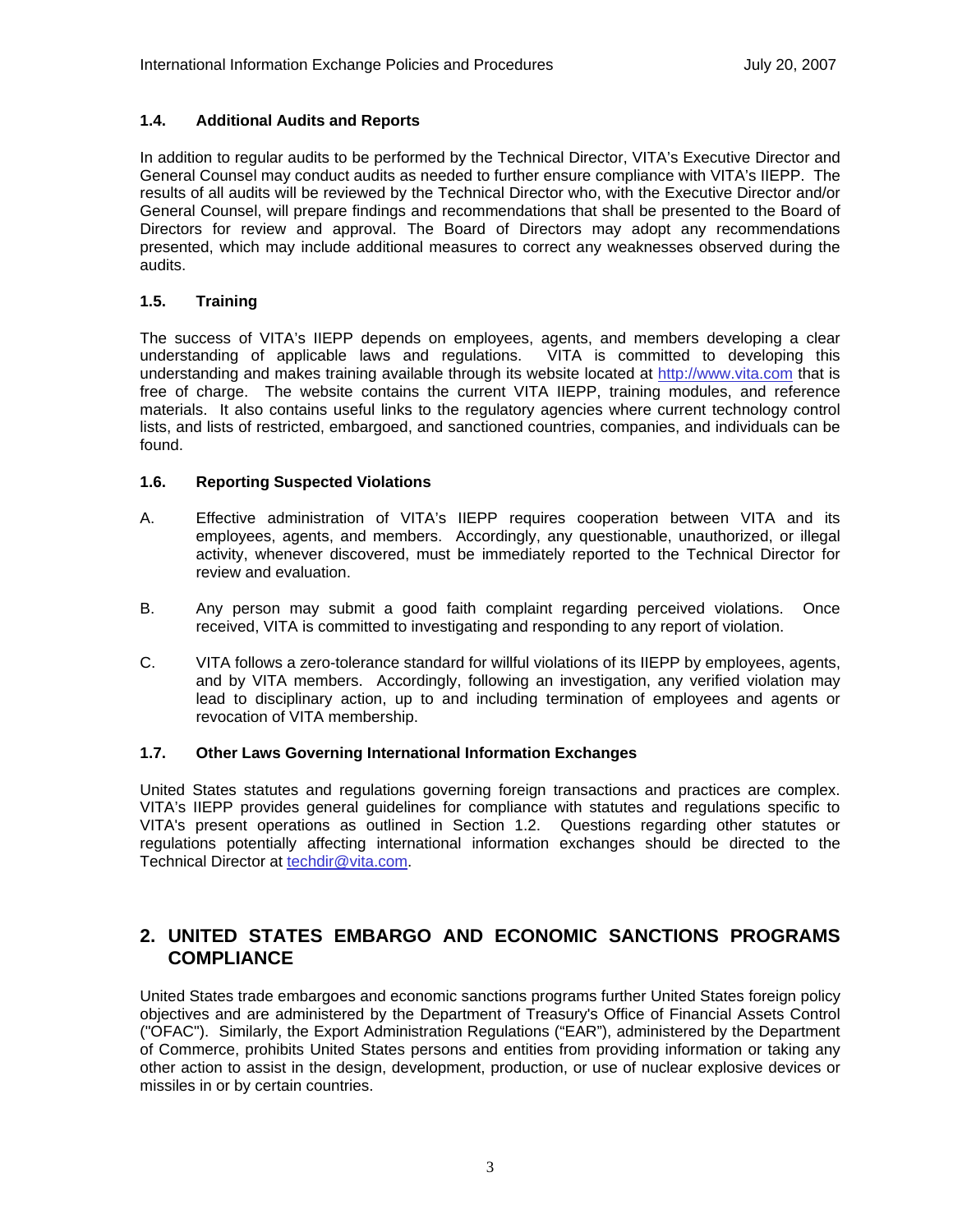The EAR also prohibits the provision of information and other assistance in the design, development, production, stockpiling, or use of chemical or biological weapons in or by any country, worldwide. Related to this restriction, the International Traffic in Arms Regulations ("ITAR"), administered by the Department of State, prohibits the export of defense articles and the provision of defense services to certain countries as listed in the ITAR.

Penalties for civil violations of United States embargoes and economic sanctions laws can exceed \$50,000.00 for individuals and \$1,000,000.00 for organizations. Criminal penalties can include fines ranging from \$50,000 to \$10,000,000 and may include imprisonment for up to 30 years.

### **2.1. Policy Statement**

VITA complies with United States embargoes and sanctions programs that may restrict its employees and agents from doing business with certain countries, groups, and individuals, including organizations associated with terrorist activity, narcotics trafficking, proliferation concerns, and foreign militaries with interests adverse to the United States. Accordingly, all VITA employees, agents, and members are required to comply with United States statutes and regulations, this policy, and the procedures set forth below.

### **2.2. Prohibited Parties**

- A. A "Prohibited Party" is defined as:
	- 1. Any person, entity, or government appearing on the Specially Designated Nationals List ("SDN List") maintained by OFAC.
	- 2. Any person or entity while in, and the governments of, Cuba, Iran, and Sudan (collectively, "embargoed countries").
	- 3. Any person or entity that is an agent or otherwise affiliated with the government of an embargoed country or that is associated with a party on the SDN List.
	- 4. Any financial institution located in or affiliated with the governments of an embargoed country; that is owned or controlled by parties in Burma; or that is otherwise listed on the SDN List, to include the Iranian banks of Sepah and Saderat.
	- 5. A "Proliferation Concern", defined as:
		- i. Any person or entity on proliferation lists maintained by the Department of State.
		- ii. Any person or entity associated with or located in a country of nuclear or missile proliferation concern as listed on Appendix 1 where facts indicate the person or entity is directly or indirectly involved in a nuclear or missile proliferation activity to include the design, development, production, or use of nuclear devices or missiles, components, or subsystems.
		- iii. Any person or entity directly or indirectly involved in the design, development, production, stockpiling, or use of chemical or biological weapons.
- B. "Prohibited Parties" may also include certain designated persons and entities from the Balkans (Serbia), Cote d'Ivoire (Ivory Coast), Iraq, Liberia, North Korea, Syria, and Zimbabwe, as OFAC sanctions programs may prohibit or severely limit exports and transactions with these persons and countries. The majority of such persons and entities are on the SDN List and restrictions on them must be assessed on a case-by-case basis.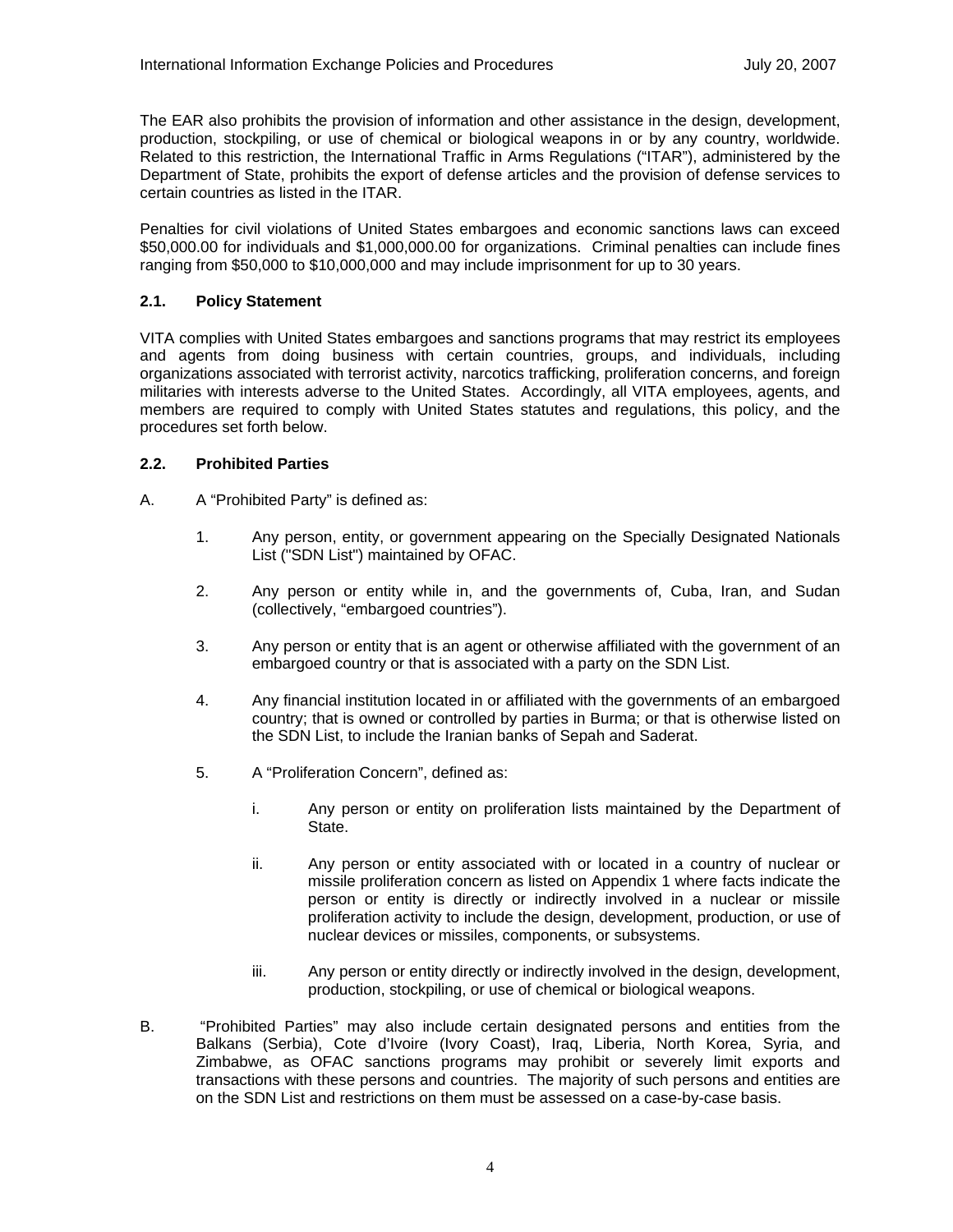### **2.3. Restriction on Prohibited Services and Transactions with Prohibited Parties**

- A. Benefits of VITA membership include participation in standards development through collaboration with other VITA members; use of VITA email reflectors and electronic bulletin boards; discounts for VITA materials and sponsored conferences; and advertising space, all of which may be considered "services" by OFAC. Accordingly, VITA will not, through its employees or agents, provide such benefits of membership or any other form of services to a Prohibited Party, except as otherwise provided herein.
- B. This restriction does not apply to services provided to persons who are nationals of embargoed countries not residing in those countries at the time of a requested service so long as the person certifies that: (1) they will not access the VITA website or other VITA services from an embargoed country; (2) they will not render any payments to VITA while in an embargoed country; (3) they will not render any payments to VITA from a financial institution located in an embargoed country or located in the country of Burma; (4) they will not render any payments to VITA from the Banks Sepah or Saderat or from a bank or account under the control of the government of an embargoed country or the country of Burma; (5) they will not otherwise take any action in violation of U.S. law; (6) they are not an agent of the government of an embargoed country; and (7) they are not listed on, or affiliated with, a person or entity on the SDN List or any other list of prohibited persons and parties.
- C. Upon evidence of a false certification or violation of a certification, VITA will deny membership or revoke the membership of any person.

### **2.4. Prohibited Party Screens**

- A. Prior to granting VITA membership, conference attendance, or entering into any transaction such as the sale of VITA materials, the identification of all relevant parties will be made through information provided on the VITA membership application, credit card authorization, phone number verification, and other available identity verification procedures.
- B. All relevant parties will be screened against the SDN List and other available prohibited party lists, documentation of which will be maintained by VITA for period of VITA's existence plus five years.
- C. If a match is discovered, VITA will take reasonable steps to verify the identity of the party and contact the relevant issuing authority, whether it is the OFAC Licensing Department, European Union Directorate, or other authority, to determine what types of exports, services or transactions are prohibited.
- D. The OFAC Licensing Department will also be contacted in instances where information suggests a relevant party is living in or from a country subject to a limited sanctions program.
- E. The Technical Director will assure that only the most recent Prohibited Party lists are consulted in the Prohibited Party Screen, and will further be responsible for re-screening existing membership and any party to an ongoing transaction on an annual basis to ensure that they have not been added to the lists.
- F. Investigations to determine whether a party appears on the above lists as a Prohibited Party may be performed by the Technical Director through use of a commercially available and verified software program approved by the Board of Directors.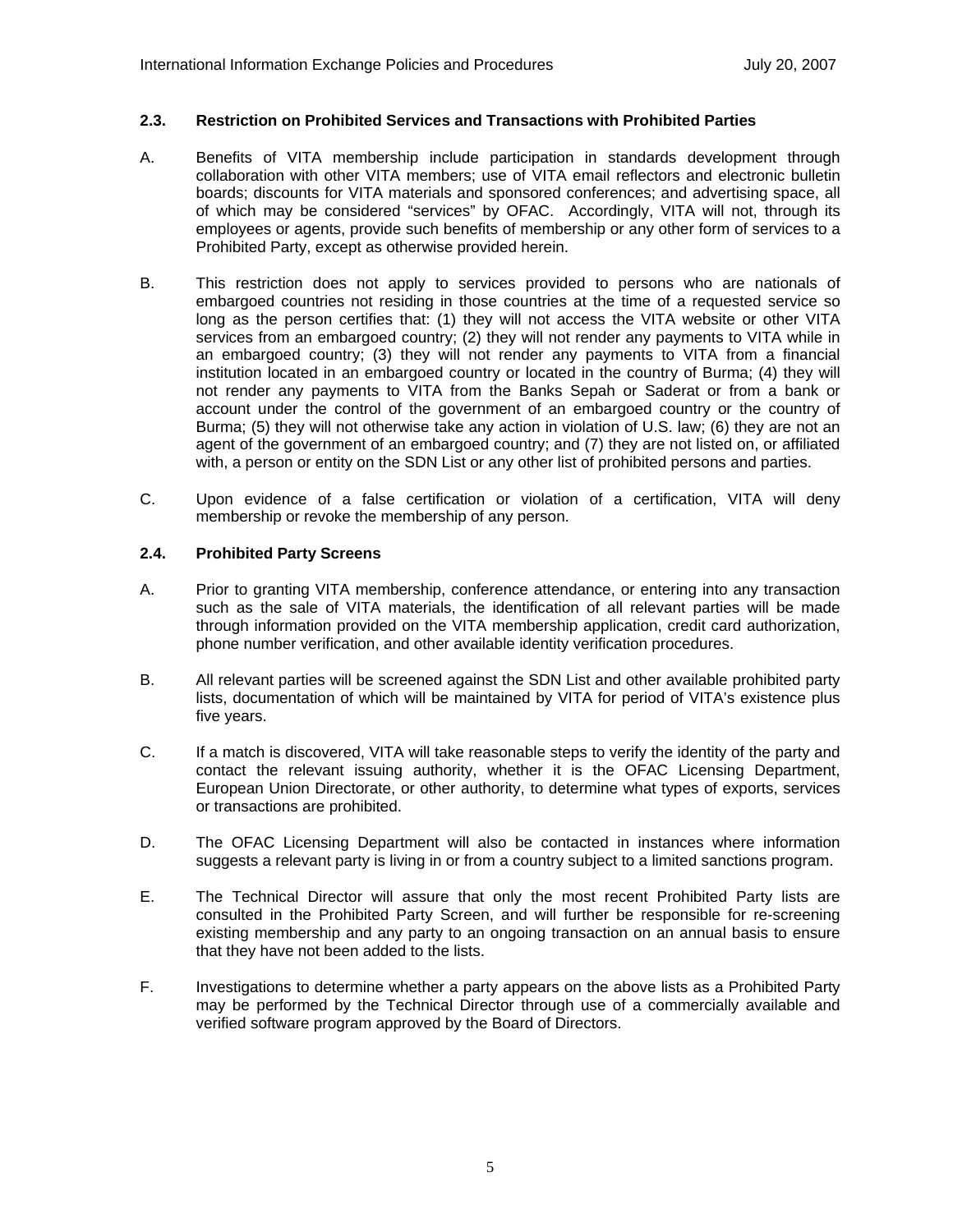### **2.5. Embargoed Country Internet Protocol Address Blocking**

Because many services are available via its members-only pages, and as a preventative measure, VITA maintains an Internet Protocol Address Block List that prevents access to its members-only pages by computers located in embargoed countries. The VITA server is programmed to consult this list before permitting access to such pages.

### **2.6. Specific Licenses to Permit Otherwise Prohibited Activities**

In limited cases, specific licenses to permit activities otherwise prohibited may be obtained from OFAC. Any request for an OFAC license to do business with a Prohibited Party must first be approved by VITA's Executive Director and then proposed to the Board of Directors. The Board of Directors will then decide whether to approve the request and submit a license application to OFAC.

### **2.7. No Facilitation**

United States persons and entities are prohibited from facilitating or otherwise indirectly assisting in restricted activities. Accordingly, no VITA employee or agent may steer individual inquiries from persons in embargoed countries to non-United States persons or otherwise facilitate the provision of services in the hope of being able to provide indirectly what cannot be done directly by a United States person.

#### **2.8. Foreign Military Concerns**

- A. A foreign military concern is defined as any person or entity that is an agent or component of, provides services to, or is otherwise affiliated with the military of one of the below listed countries.
	- 1. Countries for which the United States maintains a comprehensive arms embargo, consisting, as of the date of the implementation of this IIEPP, of Burma, China, Liberia, Somalia, and Sudan.
	- 2. Countries subject to United Nations Security Council arms embargoes consisting, as of the date of the implementation of this IIEPP, of Afghanistan (Taliban), Democratic Republic of the Congo, Cote d'Ivoire (Ivory Coast), Iran, Iraq (limited), Lebanon, Liberia, North Korea, Sierra Leone, Somalia, and Sudan.
	- 3. Countries for which the United States has a policy of denying licenses and other approvals for exports and imports of defense articles and defense services, consisting, as of the date of the implementation of this IIEPP, of Belarus, Cuba, Iran, North Korea, Syria, and Venezuela.
	- 4. Countries for which it is the policy of the United States to deny licenses, other approvals, exports and imports of defense articles, destined for or originating in, unless falling within certain enumerated exceptions, consisting, as of the date of the implementation of this IIEPP, of Afghanistan, Democratic Republic of the Congo, Haiti, Iraq, Libya, Rwanda, and Vietnam.
	- 5. Countries which the United States Secretary of State has determined have repeatedly provided support for acts of international terrorism, consisting, as of the date of the implementation of this IIEPP, of Cuba, Iran, North Korea, Sudan, and Syria.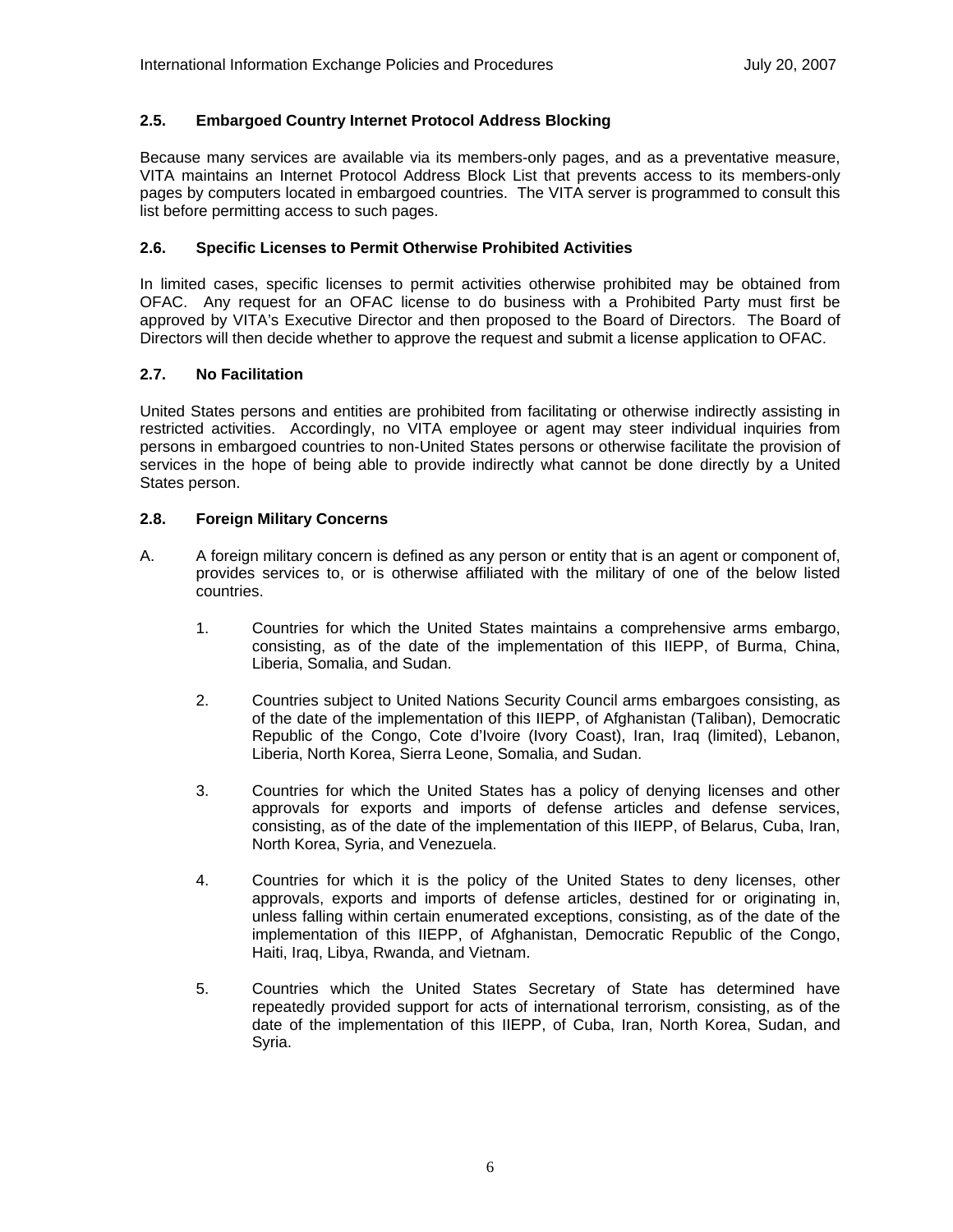B. In the furtherance of world peace and the security and foreign policy of the United States and its allies, VITA will not, through its employees or agents, participate in the provision of any services to any foreign military concern, to include the provision of membership in VITA, attendance at VITA conferences, and any and all services related thereto.

### **3. UNITED STATES EXPORT CONTROLS COMPLIANCE**

The EAR and ITAR regulate exports of certain products and technical information.

The EAR regulates the export of products, technology, and software with commercial or military applications (also referred to as "dual use" items). A detailed listing of items for which a license to export is required is provided on the EAR Commerce Control List ("CCL"), a copy of which is located at http://www.bis.doc.gov.

The ITAR controls articles designed, developed, adapted, modified, used, repaired, or manufactured for military or defense purposes that are listed on the United States Munitions List ("USML"), a copy of which is located at http://pmddtc.state.gov, information regarding such articles, and technical assistance related to such articles (known as "defense services").

Penalties for violations of the EAR and ITAR can include fines up to \$1,000,000.00 or five times the value of the exports at issue, and may result in a denial of export privileges and imprisonment for up to 10 years.

### **3.1. Policy Statement**

VITA does not manufacture any products and its policy is not to export any information or provide any service that is controlled under the EAR or ITAR. Rather, VITA develops open standards constructed from publicly available information provided by its members. Those standards are used by a broad range of manufacturers world-wide in products with a variety of commercial and military applications. Although VITA's standards may appear in military applications, they contain no export controlled information and are not developed using any controlled information. Nevertheless, VITA is committed to compliance with all United States export control laws and regulations. Accordingly, all VITA employees, agents, and members are required to comply with these laws, this policy, and the procedures set forth below.

### **3.2. Export Control Basics**

- A. Under the EAR and ITAR, an export can be either "Direct" or "Deemed."
	- 1. A "Direct Export" is the actual shipment or transmission of items and technical information subject to the EAR or ITAR out of the United States. Direct exports may be made by mail, telephone, electronic mail, or facsimile; through shipment; via handcarried materials; as a result of presentations; over the Internet; and/or by any other means. An item or information is also considered exported if it is sent to a foreign subsidiary of a United States company or organization.
	- 2. A "Deemed Export" is the release of technical information or software (visually, electronically, or in any other medium) subject to the EAR or ITAR to a foreign national in the United States. This type of export is an area of special concern to VITA because of the varied and intangible ways of transferring information, which may include conference presentations, conversations or meetings with foreign nationals.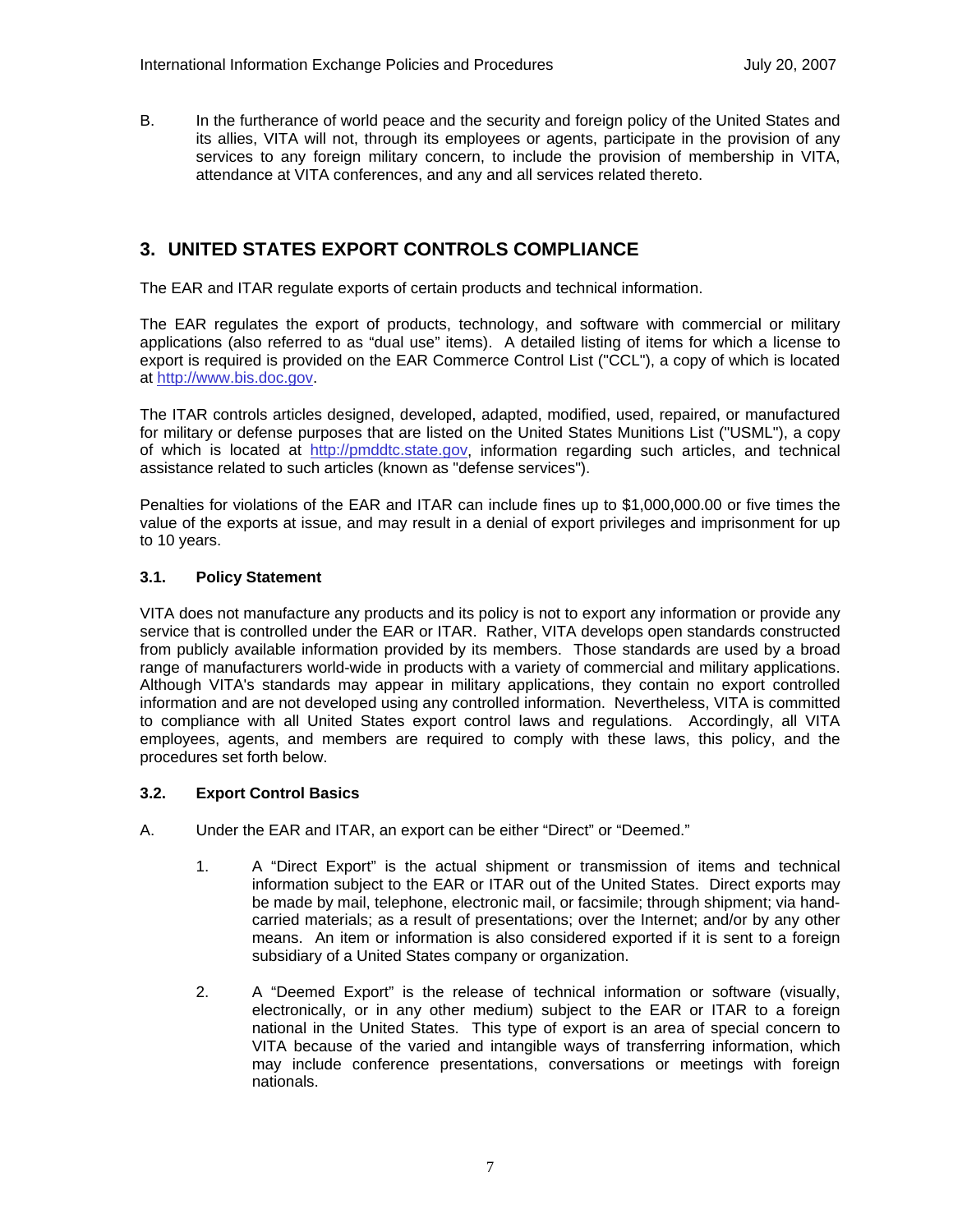- B. A "Foreign National" is defined by the EAR and ITAR as any person who is not a United States citizen or national; not a United States lawful permanent resident (e.g. "Green Card holder"); not a person granted asylum; and not a person granted refugee status. It also includes any foreign interest or entity effectively controlled by a foreign interest.
- C. A "Foreign Interest" is any foreign government, agency of a foreign government, or representative of a foreign government; any form of business enterprise or legal entity organized, chartered, or incorporated under the laws of any country other than the United States or its possessions and trust territories; and any person who is not a citizen or national of the United States.

### **3.3. The EAR Publicly Available Exclusion**

- A. "Publicly available" information is not subject to EAR controls.
- B. Under the EAR, information will be considered publicly available where it is already published or will be published by becoming generally accessible to the interested public in any form, including:
	- 1. Publication in periodicals, books, print, electronic, or any other media available for general distribution to any member of the public or to a community of persons interested in the subject matter, such as those in a scientific or engineering discipline, free or at a price that does not exceed the cost of reproduction and distribution.
	- 2. Readily available at libraries open to the public or at university libraries.
	- 3. Patents and published patent applications available at any patent office.
	- 4. Released at an open conference, meeting, seminar, trade show, or other open gathering.
	- 5. Arises during, or results from, basic and applied research in science and engineering, where the resulting information is ordinarily published and shared broadly within the scientific community without restriction.
	- 6. Is educational information that is released by instruction in catalog courses and associated teaching laboratories of academic institutions.

#### **3.4. The ITAR Public Domain Exclusion**

- A. Information in the "public domain" is not subject to ITAR controls.
- B. Under the ITAR, information will be considered in the public domain where it is published and is generally accessible or available to the public:
	- 1. Through sales at newsstands and bookstores.
	- 2. Through subscriptions which are available without restriction to any individual who desires to obtain or purchase the published information.
	- 3. Through second-class mailing privileges granted by the United States government.
	- 4. At libraries open to the public or from which the public can obtain documents.
	- 5. Through patents available at any patent office.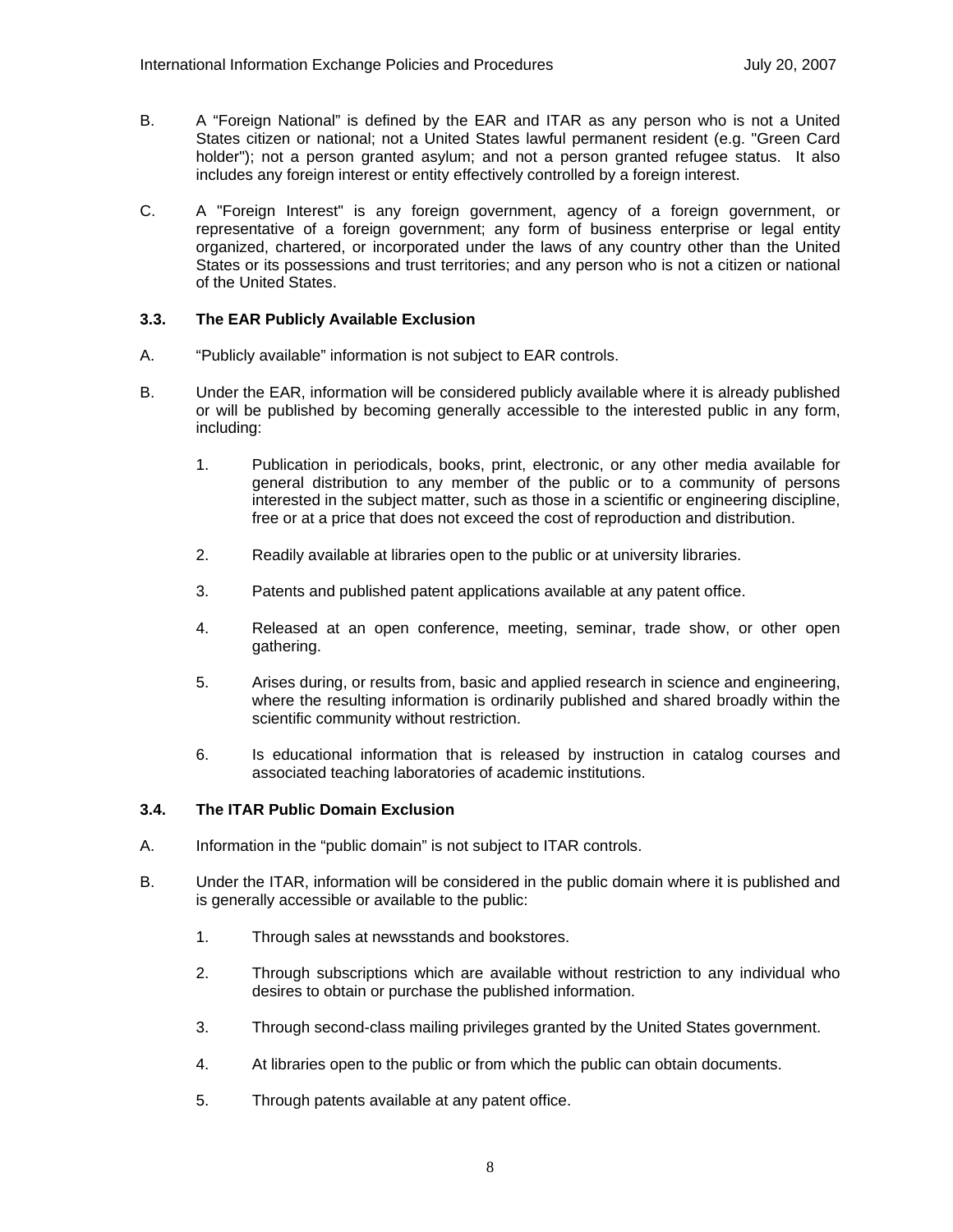- 6. Through unlimited distribution at a conference, meeting, seminar, trade show, or exhibition, generally accessible to the public, in the United States.
- 7. Through public release (i.e., unlimited distribution) in any form (e.g., not necessarily in published form) after approval by the cognizant United States government department or agency.
- 8. Through fundamental research in science and engineering at accredited institutions of higher learning in the United States where the resulting information is ordinarily published and shared broadly in the scientific community.

### **3.5. Publicly Available and Public Domain Information Only**

- A. VITA, through its employees and agents, does not transfer or otherwise export any information subject to the EAR or ITAR. Rather, VITA only circulates publicly available and public domain information that is not subject to export controls. Accordingly, all information exported by VITA employees and agents shall meet the requirements of the publicly available or public domain exclusions.
- B. The publicly available and public domain exclusions do not apply to information regarding encryption; information related to nuclear, chemical, or biological weapons and missile technology; or information related to naval nuclear propulsion plants. Accordingly, no information exchanged by VITA employees or agents will concern such topics.

### **3.6. Classified Information and Information Subject to Other Government Restrictions**

A. The EAR and ITAR public information exclusions do not apply to classified information or information subject to government contractor agreed restrictions on dissemination that have not been released by cognizant government agencies.

Examples of such restrictions include requirements for pre-publication review by the government with right to withhold permission for publication; restrictions on prepublication dissemination of information to foreign nationals or other categories of persons; or restrictions on participation of foreign nationals or other categories of persons in research.

- B. VITA does not possess or accept classified information or information subject to government contractor agreed restrictions on dissemination that have not been released by cognizant government agencies.
- C. Each member of VITA that is a party to a government contract is required to meet its applicable contractual obligations and must satisfy the requirements for ITAR compliance. This is consistent with longstanding VITA policy that authors obtain necessary approvals before submitting any materials at VITA working groups, meetings, and conferences.
- D. In addition, all VITA electronic bulletin board postings, conference presentations, or other information submissions shall only be permitted following certification by submitters that:
	- 1. They are an authorized representative of their employer or other associated company.
	- 2. They have full and complete authority from the author and owner of the material to provide the information for free and unlimited dissemination by VITA.
	- 3. The material is provided free of any restriction on use or disclosure to others, to include foreign nationals.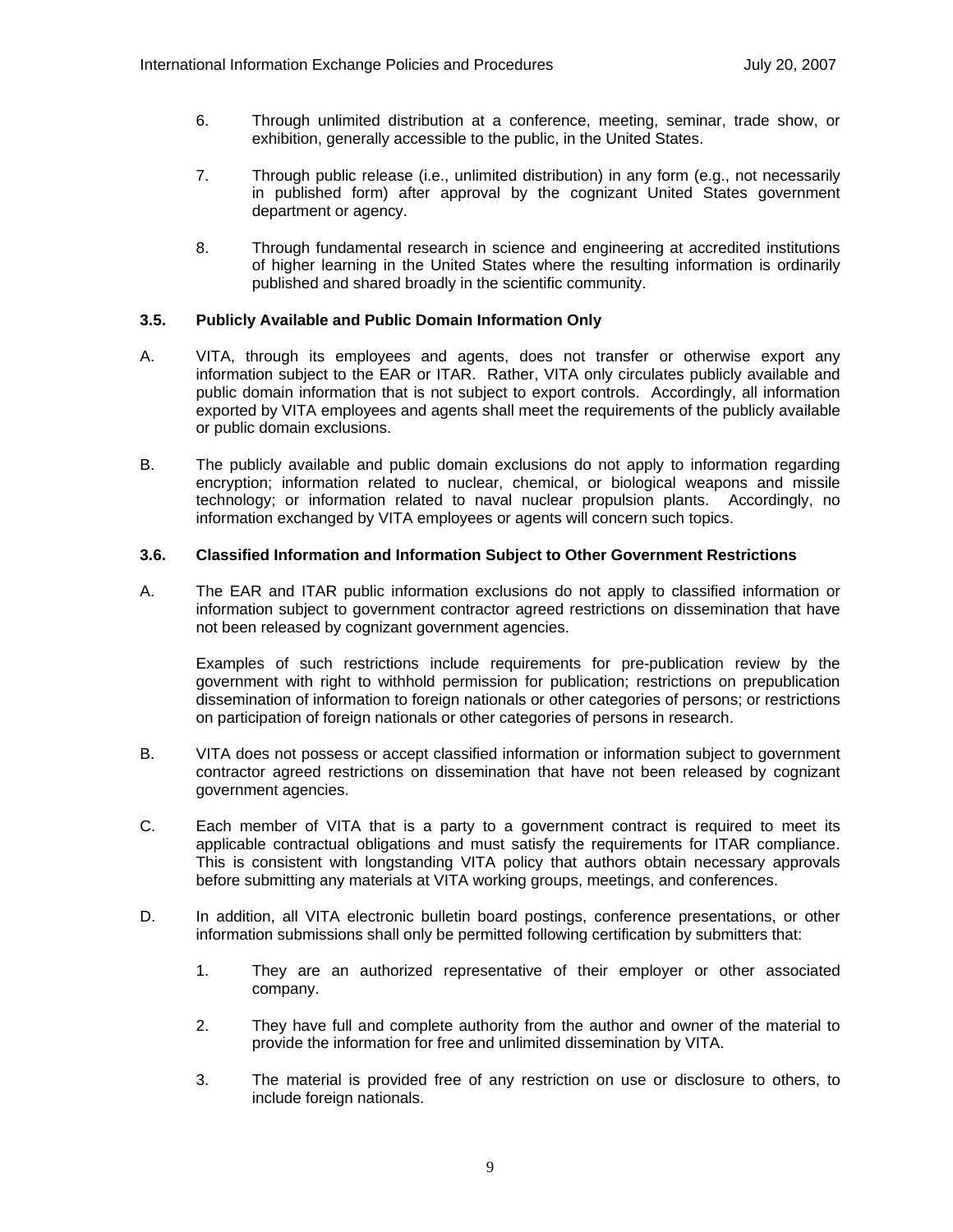- 4. No information contained within the material is controlled for export under the EAR, ITAR, or other government regulation.
- 5. No information contained within the material is classified or subject to government contractor agreed restrictions or, if the document has been released from classification and restrictions from the cognizant government agency, that they have transmitted a copy of a complete and valid release from the cognizant government agency to VITA's Technical Director.
- 6. They agree to indemnify and hold harmless VITA from any damage or expense that may arise in the event of a breach of any of the certifications set forth above.
- E. Prior to conference presentations or meetings, VITA will provide members with notice that no information exchanged may contain classified information or information subject to government contractor agreed restrictions unless the information has been released from classification and/or restrictions from the cognizant government agency, and the presenter of such information has provided a copy of a complete and valid release from the cognizant government agency to VITA before presentment of the information if any restrictions on dissemination were previously in place at any time.

### **3.7. No Provision of Defense Services**

- A. Defense services consist of any of the following:
	- 1. The furnishing of assistance, including training, to foreign persons, whether in the United States or abroad, in the design, development, engineering, manufacture, production, assembly, testing, repair, maintenance, modification, operation, demilitarization, destruction, processing, or use of defense articles.
	- 2. The furnishing to foreign persons of any ITAR controlled technical data in the United States or abroad.
	- 3. Military training of foreign units and forces, regular and irregular, including formal or informal instruction of foreign persons in the United States or abroad or by correspondence courses, technical, educational, or information publications and media of all kinds, training aid, orientation, training exercise, and military advice.
- B. Defense services can be found even when only public domain information is provided.
- C. No VITA employee or agent will provide defense services.
- D. Information on defense articles shall not be posted, discussed, distributed, or otherwise exchanged at VITA meetings, or VITA Standards Organization ("VSO") electronic bulletin boards.
- E. Information on defense articles shall not be posted, discussed, distributed, or otherwise exchanged at VITA meetings, conferences, or other VITA communication channels in response to any specific request for such information. This prohibition applies to all VITA employee, agent, and member exchanges, to include email communications. Members requesting information on the scope of this restriction should review the United States Munitions List as contained in the International Traffic in Arms Regulations.
- F. Prior to any VITA conference, presentation, or meeting, VITA will provide notice of the preceding Section 3.7.D and 3.7.E.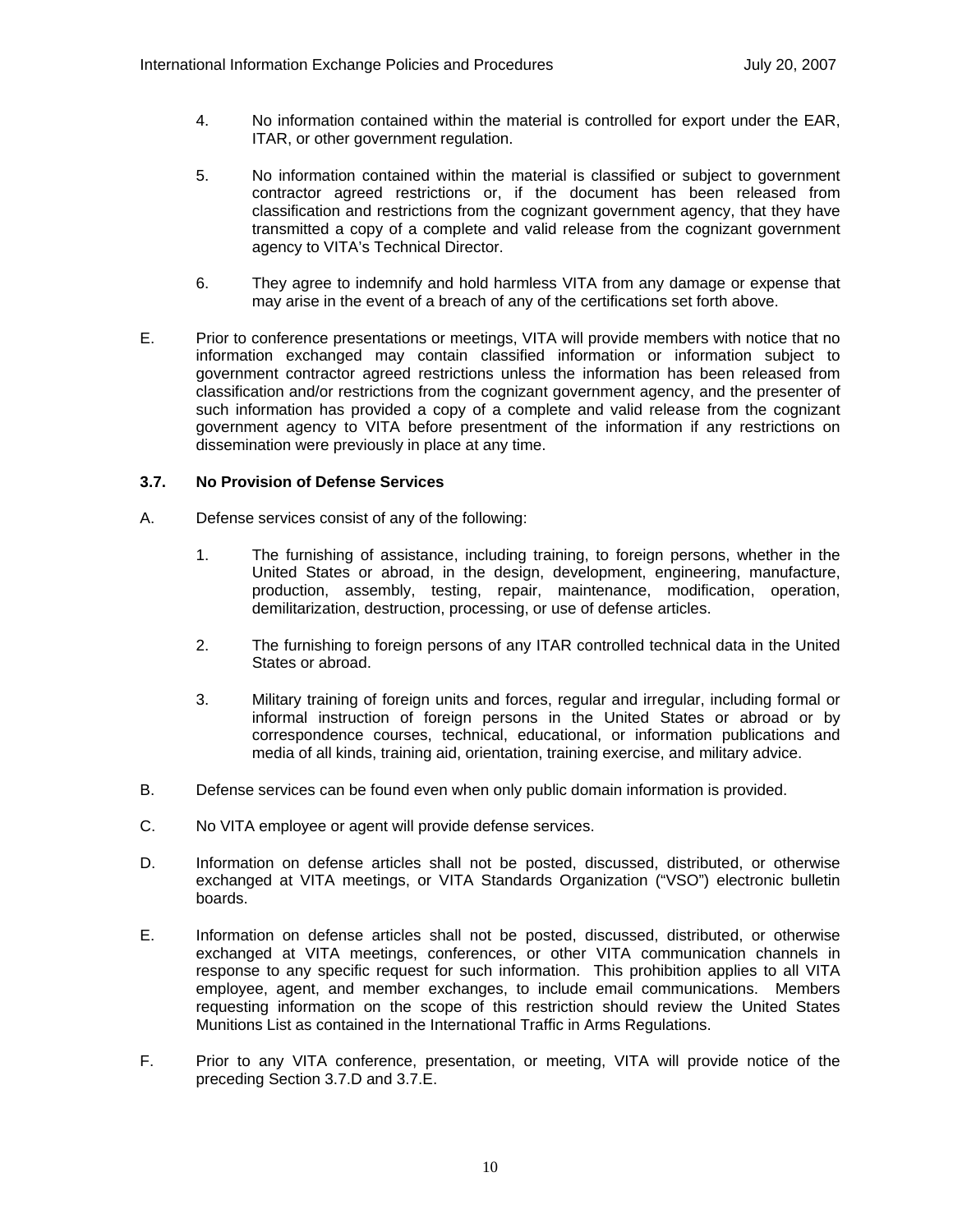### **3.8. Email Communications**

- A. Information contained in email communications is considered an export if transmitted to a foreign national or if transmitted outside the United States.
- B. The publicly available and public domain exclusions do not generally apply to information contained in email exchanges.
- C. Accordingly, unless already qualifying as publicly available or public domain information, email communications by and between VITA and its members and foreign nationals or foreign locations, to include any attached electronic documents, must not relate to technology listed on the CCL or a defense article listed on the USML.

### **3.9. Electronic Bulletin Board Postings**

All electronic documents posted by VITA on the VITA website and by VITA members on VITA Standards Organization ("VSO") electronic bulletin boards shall be uploaded only by the owner of the information. There is no charge for such postings, which are open for posting to all VSO members and open for viewing by all VITA members.

### **3.10. Publications**

- A. All VITA publications, to include the VMEbus Handbook and ANSI/VITA standards, are available for download or sale in CD-ROM format through the VITA website to any VITA member of member of the public at a cost that is either free or at a price not exceeding the cost of reproduction and distribution.
- B. If any VITA publications are to become available at a price exceeding the cost of reproduction and distribution, copies of such publications will be made available at public libraries prior to any change in price.

### **3.11. Conferences**

VITA conferences are only conducted in the United States and are open to the public. However, attendance may be limited on a first-come, first-served basis and to those selected on the basis of relevant scientific or technical competence, experience, or responsibility. VITA may charge a reasonable registration fee for conference attendance and attendees may take notes at conference presentations. Because of export control limitations, all conference presentations must include at least five United States persons as attendees.

### **3.12. International Travel and Shipments**

To the extent any VITA technical data, software, or other property is being carried overseas, is being transferred to a foreign person during travel, or is otherwise being exported, VITA employees and/or agents will comply with all applicable export control regulations.

### **3.13. Records Maintenance**

A. Paper and electronic media documenting VITA's compliance with this policy and any controlled export, if any, to include export applications and licenses, memoranda, notes, correspondence, contracts, financial documents, and other records that relate in any way to information exchanges with foreign persons, entities, or government will be maintained in an orderly and accessible manner to comply with United States statutes and regulations.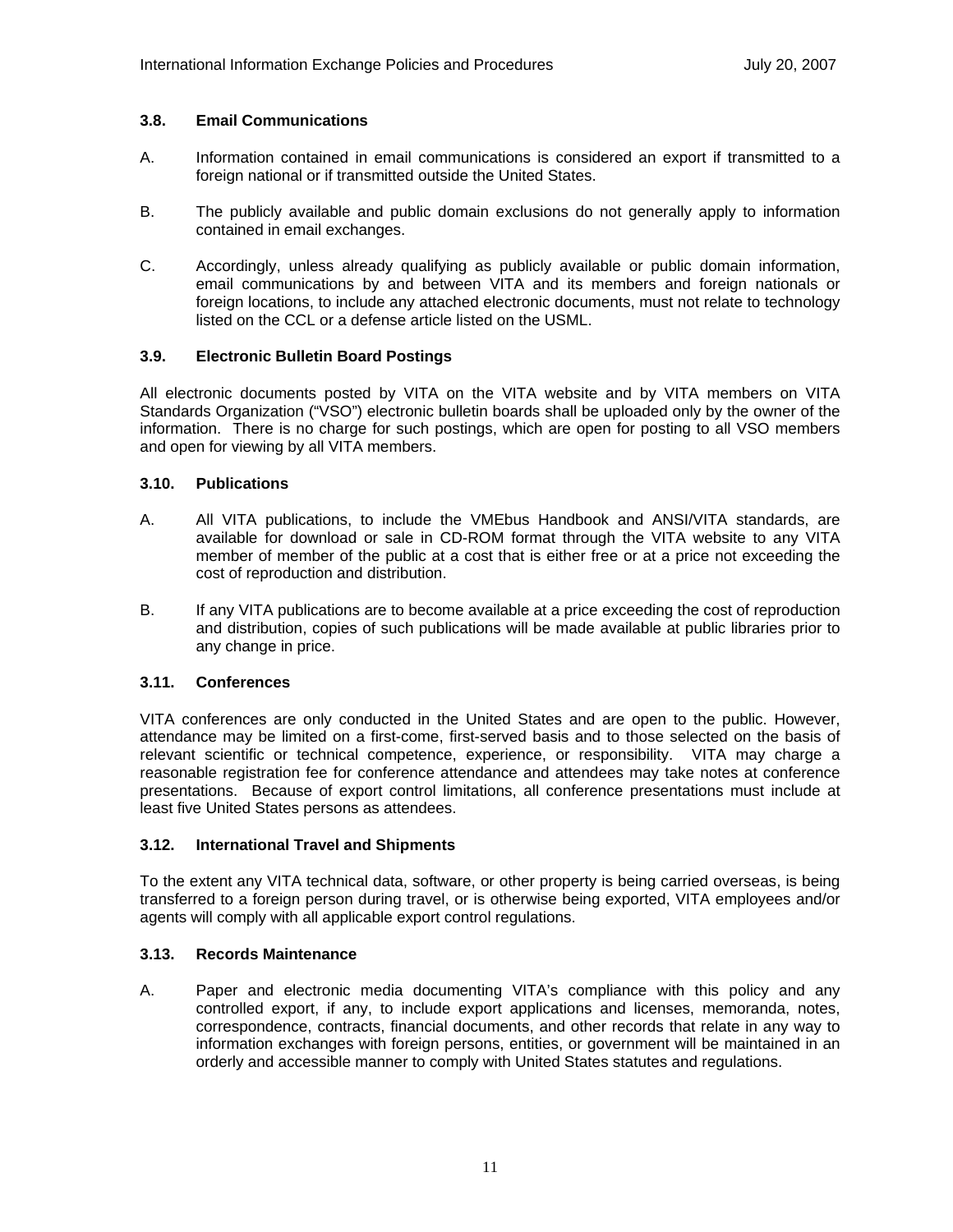B. United States export control regulations require that records relating in any way to controlled exports, even if exported under an exception or exemption, be retained for at least five years from the time of export. However, as records may be requested by government agencies after that time, VITA will maintain all such records for period of VITA's existence plus five years. Regardless of how long maintained, records implicated by pending government requests will not be destroyed or disposed of without the written authorization of the agency concerned.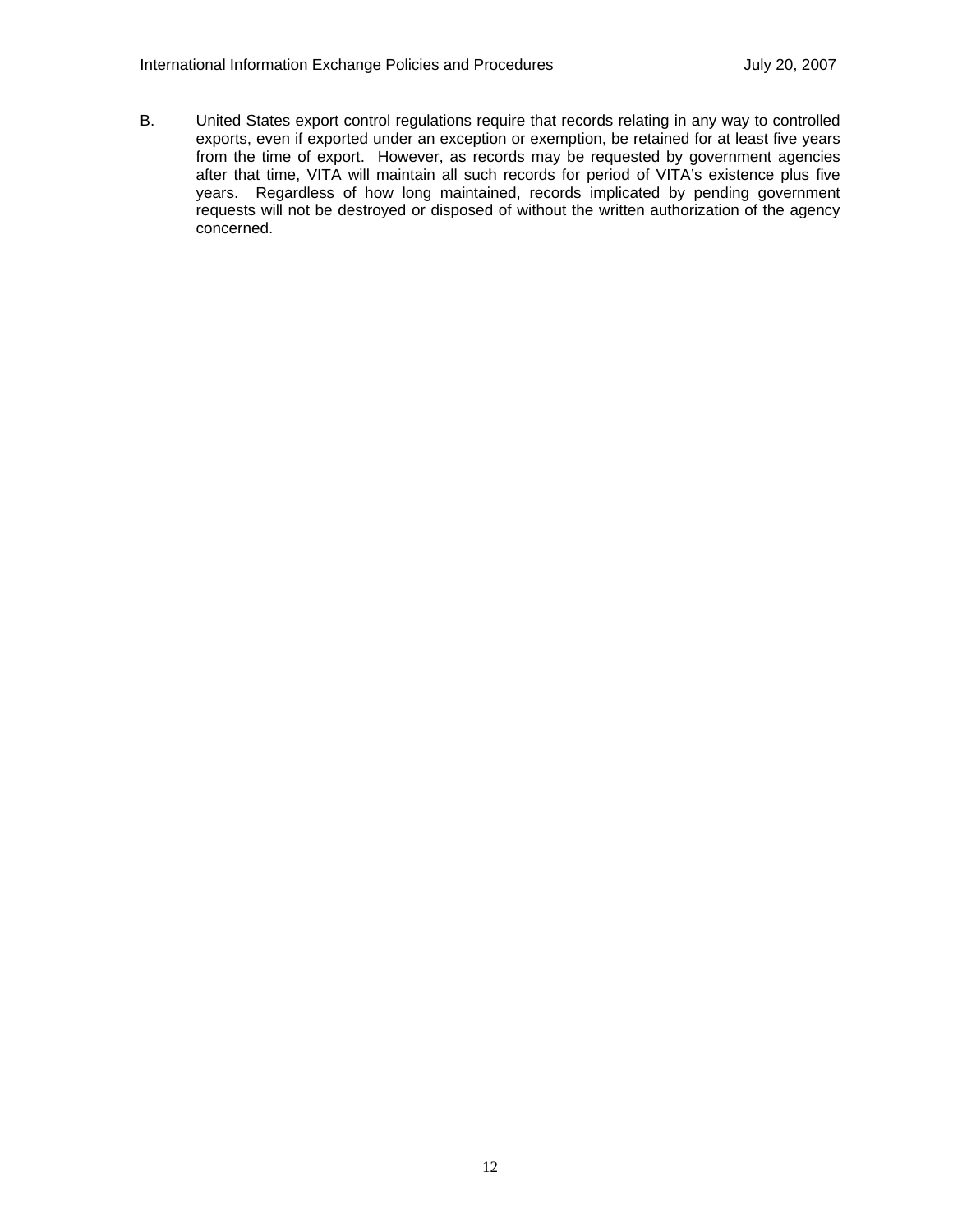## **Appendix 1: Countries of Nuclear or Missile Proliferation Concern\***

Afghanistan Albania Algeria Andorra Armenia Azerbaijan Bahrain Belarus Burma Cambodia China (PRC) **Comoros** Cuba Djibouti Egypt Georgia India Iran Iraq Israel Jordan Kazakhstan Korea, North Kuwait Kyrgyzstan Laos Lebanon Libya Macau Micronesia, Federated States of Moldova Mongolia Oman Pakistan Qatar Russia Saudi Arabia Syria Taiwan **Tajikstan Turkmenistan** Ukraine United Arab Emirates Uzbekistan Vanuatu Vietnam Yemen

 $\overline{a}$ 

Found in Supplement 1 to 15 C.F.R. Part 740: Country Group D.